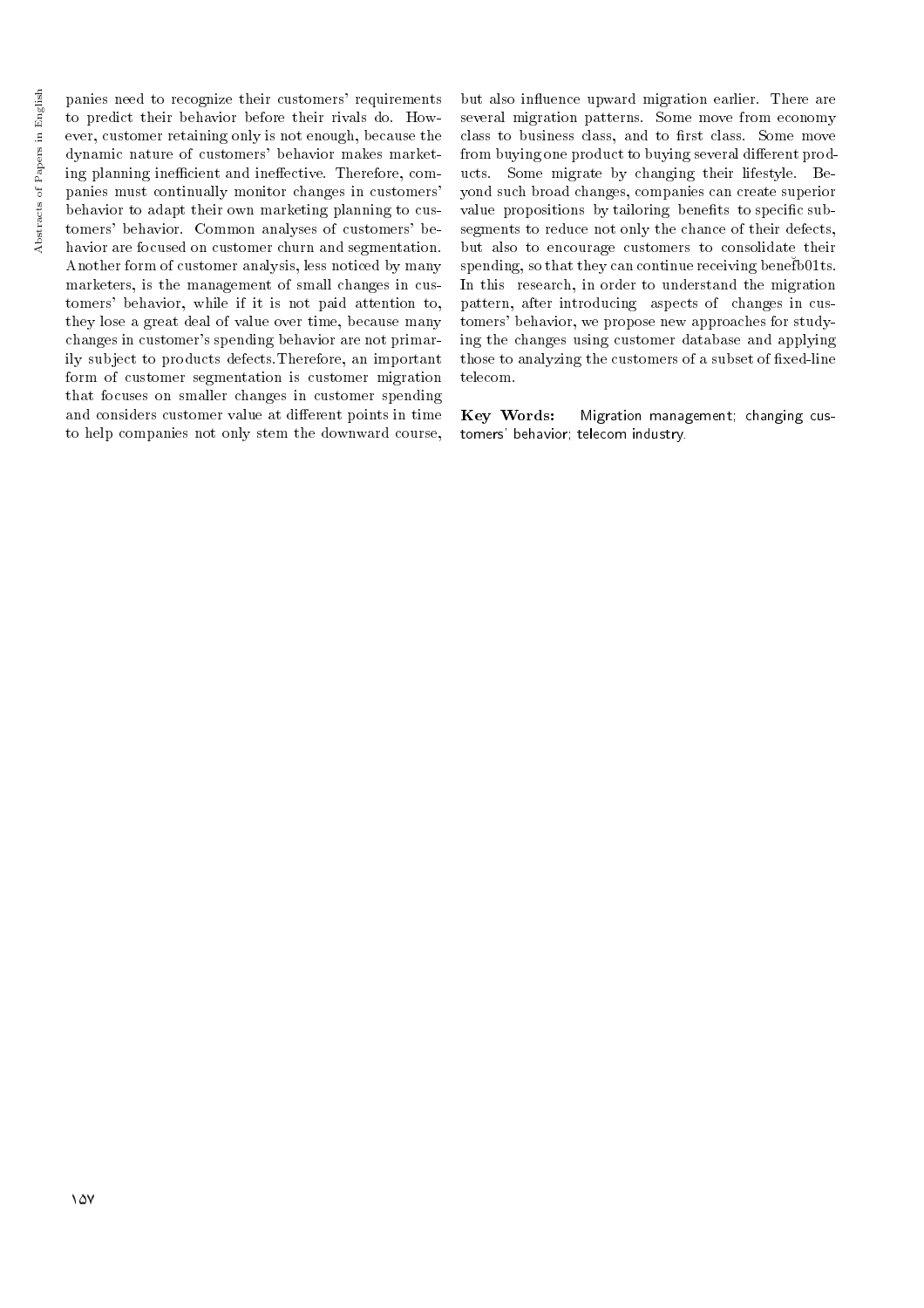icy development", standardization", "support", "education and culture" are success factors at industry level. In addition, "increasing VFM for taxpayers", "efficiency of economy", and "percentage of privately financing" are success criteria; "policy development", "proper national laws", "accountability and commitment", "economic stability and business-friendly environment", "financial and capital market availability", and "good governance" are success factors at national level.

Key Words: Multi-level researches; public -private partnership (PPP); success.

# SUBMITTING A PATTERN FOR THE EVALUATION OF PERFORMANCE OF THERAPEUTIC CENTERS WITH JOB BY BSC AND COMBINING IT WITH THE FANP METHOD (CASE STUDY: IMAM SAJJAD HOSPITAL RAMSAR).

M. Omidvari(corresponding author) omidvari88@yahoo.com R. Abbasnezhad sahnehsaraee rasool 4372@yahoo.com Dept. of mechanical and industrial Islamic Azad University, Qazvin Branch

Sharif Industrial Engineering and Management Journal Volume 32, Issue 1.1, Page 139-146, Research Note

c Sharif University of Technology

 Received 8 December 2013; received in revised form 15 October 2014; accepted 27 October 2014.

#### Abstract

Therapeutic centers are health systems in each country, and many of the health concerns of sovereignty find crystallization centers and health reform; it would not be possible to improve the performance of these centers without addressing these centers. Balanced Scorecard is one of the most modern frameworks of performance measurement that considers both financial and non-financial dimensions of the evaluation model. In this study, Balanced Scorecard and fuzzy analytic network process are used to evaluate therapeutic centers, e.g., Imam Sajjad hospital in Ramsar. literature was provided in the form of library research and the collection of data related to the paired comparison and the determination the index of the field and through the design and distribution of questionnaires the analyses network determine the among the three groups of the experts. Integrating comments and achieving final criteria were used

in the geometric mean. After the collection of questionnaires and relevant matrix, the relevant calculations were done. The questionnaires were designed personally and discussed by testing their validity and reliability. In order to confirm the validity of this research, the initial questionnaire study, based on the factors identied in previous research, university professors' and experts' perspectives, was provided; the validity of the content is approved. Questionnaire was used to determine the rate of adaptation. The results show that among the balanced scorecard perspectives, customer's perspective is superior to other approaches. Also, among the subcriteria patients and relative satisfaction, operating benefit and market share are important in the functioning of Therapeutic centers. In this stage, on the basis of references presented by the FANP model, the solutions for increasing the quality of the performance levels of inef ficient hospitals in fourth dimensions were determined, and some suggestions were proposed. Although all performance indices of the hospital need to be addressed, priorities must be determined by the respective managers.

Key Words: Performance evaluation; balanced scorecard; fuzzy analytic network process; job satisfaction; therapeutic centers.

# CUSTOMER MIGRATION MANAGEMENT USING CUSTOMER DATA IN TELECOM INDUSTRY

#### F. Isvand

foroghisvand@yahoo.com M. Hosseini(corresponding author) hosseini@kntu.ac.ir Dept. of Industrial Engineering

K. N. Toosi University of Technology

Sharif Industrial Engineering and Management Journal Volume 32, Issue 1.1, Page 147-154, Research Note

c Sharif University of Technology

 Received 24 December 2013; received in revised form 5 July 2014; accepted 6 September 2014.

#### Abstract

Companies have different sources of value. In competitive markets, customers and their relationships with a company comprise an important part of organizational value. Therefore, customer retaining is a valuable strategy that guarantees a long-term prot and success in the company. To win in today's competitive markets, com-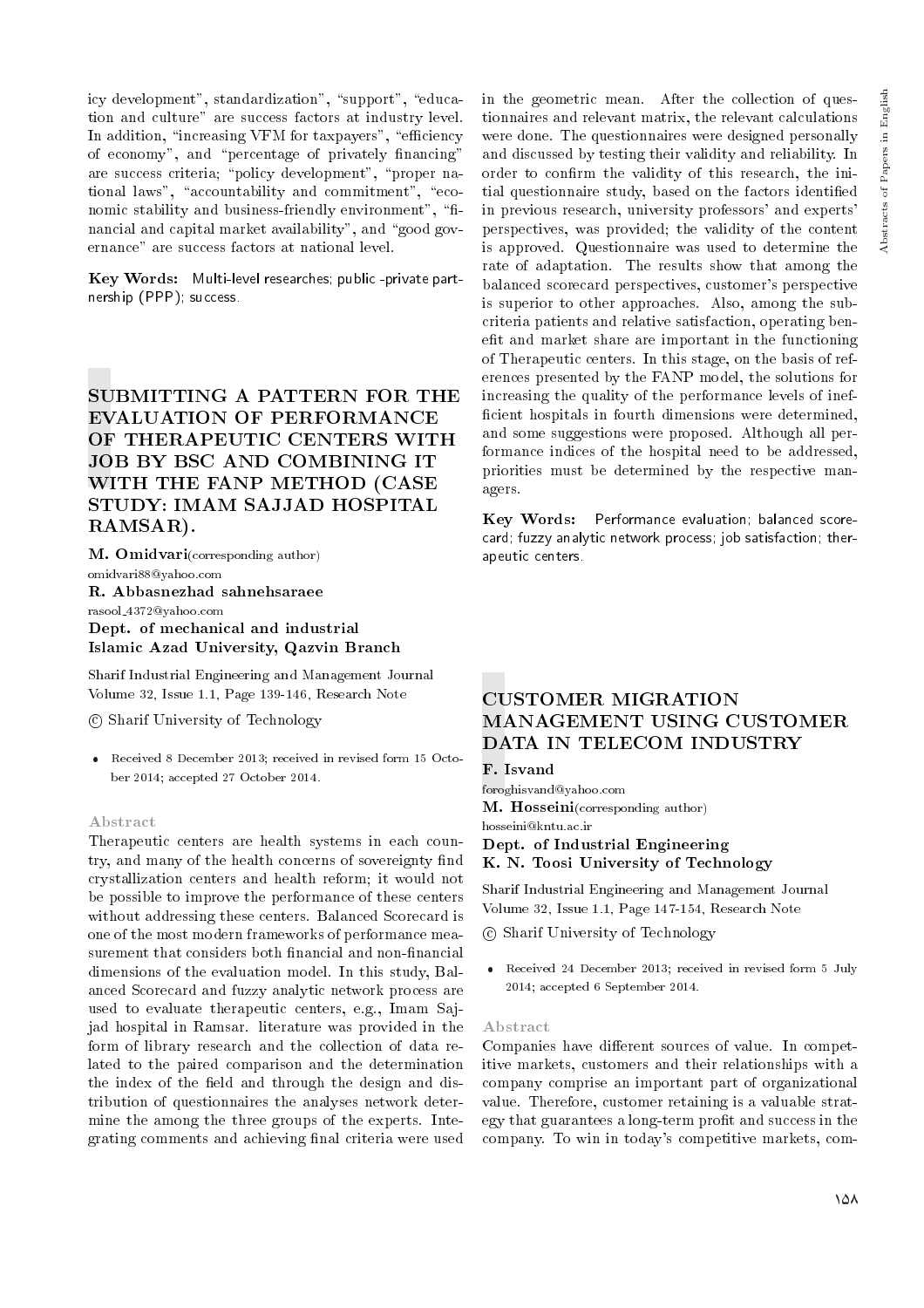their manufacturing levers and production systems. The factors of driving supply chain, relating to these manufacturing outputs, are too many to control, and managing them is essential for world-class manufacturing. That is why this study applied the Supply Chain Operations Reference (SCOR) metrics and Delphi method to categorize the effective factors on manufacturing outputs in procurement, production, and sale levels, known as internal supply chain. As these manufacturing outputs and their hierarchy were inter-connected, this study was conducted to distinguish critical factors, metrics, and levers in
uencing most prominently on them. To cope with this inter-relationship, group decision making techniques, Decision Making Trail and Evaluation Laboratory (DEMATEL), and hierarchical weighing approach, with MATLAB programming, were used by the view of 35 Iranian Industrial experts and mangers in the supply chain. The conclusion selects the driving variables which give and receive the most influences among manufacturing outputs of cost, quality, delivery, flexibility, and innovation in procurement, production, and sale units, which are adhered to internal supply chain. The results at the first level of hierarchy show that Iranian supply chain managers prefers cost and quality rather than flexibility and innovation, which prove that they are still in primary level of growth in life cycle. Then, the lowestlevel priority clarifies the necessity of Iranian managers to receive training of information systems and communication technologies which can connect supplier and customer factories with manufacturing factories, such as on-line purchase and sale, to decrease bullwhip effect. Rather, this selection procedure can reduce the number of affective factors and be used as a pre-assumption for dynamic system modeling of supply chain for choosing their environment, which is usually confusing due to lots of interacting variables.

Key Words: Supply chain operations reference (SCOR); manufacturing outputs; decision making trail and evaluation laboratory (DEMATEL).

# FRAMEWORK OF MULTI-LEVEL SUCCESS AT PUBLIC -PRIVATE PARTNERSHIP PROJECTS

Y. Kashtiban

kashtiban@hotmail.com

M.H. Sobhiyah(corresponding author) sobhiyah@modares.ac.ir

Dept. of Project and Construction Management Tarbiat Modares University

H. Danaeefard hdanaee@modares.ac.ir Dept. of Public Administration Tarbiat Modares University D. Daneshjafari daneshjafari@gmail.com Dept. of Economics Allame Tabatabaee University

Sharif Industrial Engineering and Management Journal Volume 32, Issue 1.1, Page 127-138, Research Note

c Sharif University of Technology

 Received 6 November 2013; received in revised form 24 July 2014; accepted 21 September 2014.

#### Abstract

Nowadays, using Public Private Partnership (PPP) has increased in many countries. Many infrastructure projects have been developed with PPP worldwide by utilizing BOT-type arrangements. Also, in Iran, many infrastructures have been developed in power electricity generation, water and wastewater, transportation, telecom, etc., by BOT-type contracts. Now, two questions about the success of these projects are raised: "Are these projects successful (what are the success criteria)?" and "How can we increase the probability of successful implementation of them (what are the success factors)?". The investigations of the recent studies have shown that they could not assess the success of PPP/BOT projects properly. In previous researches, the phenomenon of "investment context" to some extent has been ignored. Using an innovative approach, we believe that the success of phenomenon at PPP/BOT must be considered comprehensively by concentration on "investment context". Multi-level research paradigm has proper potentials to reach this concentration. Our objectives in this manuscript are to introduce the success framework of PPP/BOT at comprehensive format. Using qualitative content analysis as the research methodology in the previous PPP/BOT researches, we introduce the new framework of success criteria and factors for PPP/BOT projects at multi-level. This framework encompasses three levels of success criteria and factors at PPP/BOT project level, at industry level (i.e., power, water, transportation, telecom, hospital, education, etc.), and at national PPP/BOT program level. Therefore, "VFM/efficiency of project", "profitability", and "legal framework" are success criteria. In addition, "realignment of public mindset", "anti-collusion and corruption regulations", "proper risk management", "increasing of capabilities", "proper stakeholder management", "proper project selection", "proper financial engineering", "proper tendering system", "competition". and \proper partnership" are the success factors at project level. "VFM/efficiency of industry" and "increasing the quality of services" are success criteria; "pol-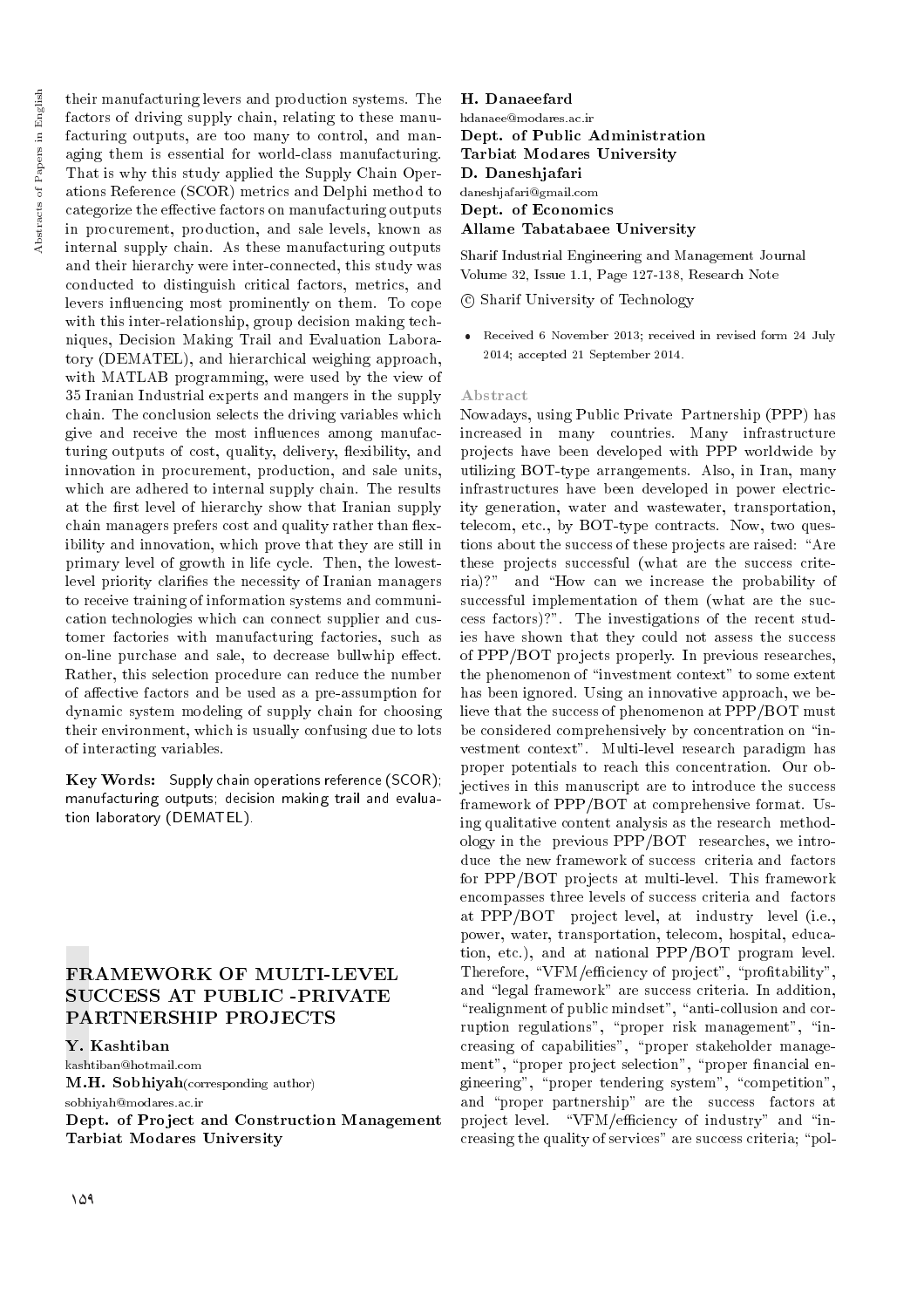erarchy Process (AHP), improved by rough sets theory and multi-objective mixed integer programming, is proposed to simultaneously determine the number of suppliers to employ and the order quantity allocated to these suppliers. A solution methodology is presented to solve the multi-objective model and the model is illustrated using a numerical example.

Key Words: Supplier selection; AHP; volume discount; rough sets theory; multi-criteria; multi-objective.

# A MODEL AND CONSTRUCTIVE HEURISTIC APPROACH FOR MULTI-PRODUCT MULTI-PERIOD INVENTORY ROUTING PROBLEM WITH BACKLOGGING AND TIME WINDOW

P. Fattahi(corresponding author) fattahi@basu.ac.ir Dept.of Industrial Engineering Alzahra University H. Parand h.parand@b-iust.ac.ir Faculty of Engineering Bu-Ali Sina University

Sharif Industrial Engineering and Management Journal Volume 32, Issue 1.1, Page 99-111, Original Article

c Sharif University of Technology

 Received 24 June 2014; received in revised form 16 September 2014; accepted 27 September 2014.

#### Abstract

Today, companies need to integrate all production processes from raw material to final consumers. Supply chain management suggests opportunities to achieve integration and management within the companies and between them. Since interests of the loops in the supply chain do not necessarily follow the same function, the Vendor-Managed Inventory (VMI) is an approach that seeks to make interaction and coordination between different loops in supply chain in the area of inventory and demand management. This paper considers a part of the supply chain that involves a transportation between supplier, customer, and inventory customer management simultaneously by VMI approach to deal with the solution of some kinds of inventory routing problems. The proposed mixed integer linear programming model, in terms of multiple product customer demands, aims to minimize the total costs of transportation, inventory storage, lack of demand, and tardy demands. Due to the complexity of the problem which puts it among NP-Hard problems, a constructive heuristic algorithm was proposed to solve the model. Two scenarios, each of which consists of 20 samples, were designed to evaluate the performance of the proposed algorithm. Different scenarios were created to evaluate the flexibility of the objective function in dealing with different conditions. Two sets of problems (of small-medium and large-sizes) were presented to evaluate the proposed algorithm. In small- and medium-sized problems, the results of the proposed algorithm compared with those of linear programming model are solved by Cplex solver in GAMS software. To evaluate the performance of the proposed algorithm in producing high quality solutions at small and medium sizes, two methods were proposed. At first, results of the proposed algorithm are compared with the upper and lower bounds produced by Cplex solver. Second, three performance parameters were defined and the solutions were evaluated by them. To evaluate the proposed algorithm in large-sized scales, a benchmark Genetic Algorithm was used. Numerical results show the performance of the proposed algorithm.

Key Words: Inventory routing problem; Multiple product; Mixed integer linear programming model; Constructive heuristic; Genetic Algorithm.

# SELECTING THE EFFECTIVE FACTORS ON THE HIERARCHY OF MANUFACTURING OUTPUTS FROM MODIFIED SCOR METRICS

# S. M. Seyedhosseini

seyedhoseini@yahoo.com

Dept. of Industrial Engineering Iran University of Science & Technology M. Rabbani(corresponding author) mrabbani@iauyazd.ac.ir Dept. of Industrial Management Islamic Azad University, Yazd Branch

Sharif Industrial Engineering and Management Journal Volume 32, Issue 1.1, Page 113-125, Research Note

c Sharif University of Technology

 Received 4 November 2013; received in revised form 3 January 2015; accepted 17 January 2015.

#### Abstract

Manufacturing strategies will let the factories be a market winner in some of the manufacturing outputs of cost, quality, delivery, 
exibility, and innovation by adjusting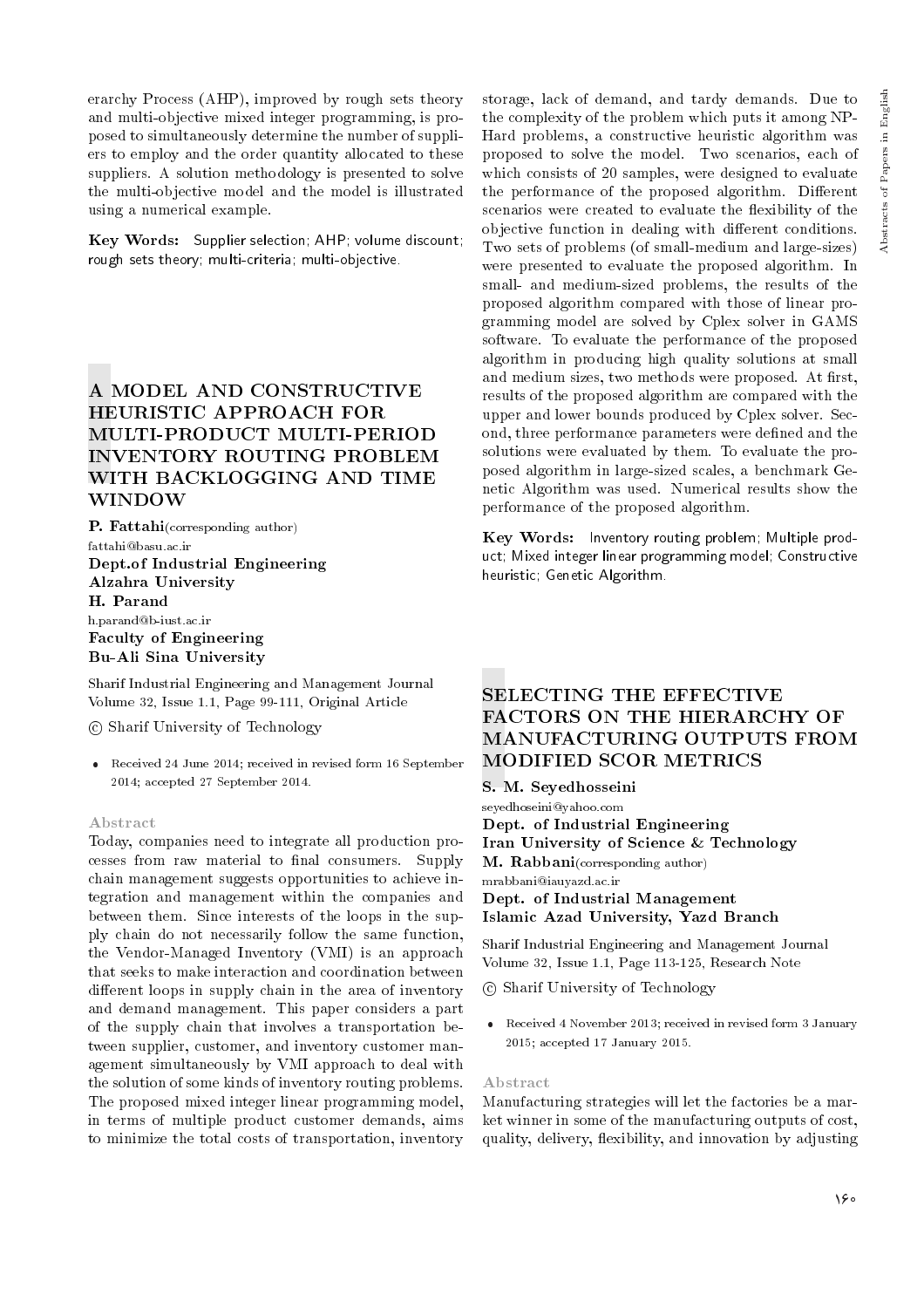Sharif Industrial Engineering and Management Journal Volume 32, Issue 1.1, Page 65-78, Original Article

c Sharif University of Technology

 Received 1 March 2014; received in revised form 23 June 2014; accepted 7 October 2014.

#### Abstract

Although batch scheduling has attracted many researchers, they mainly focus on flow shop scheduling problems. Yet, in real world industries, we rarely have a production system with only one processor at each working station. Machines are usually duplicated in parallel at each station to balance the production capacity of shop floor and to decrease the impact of bottleneck stations. This paper deals with a hybrid flow shop scheduling problem with batch processing machines (BPMs). The objective is to minimize makespan (i.e., maximum completion time of jobs). Batch processing machines can simultaneously process several jobs in a batch. The processing time of a batch is the longest processing time among all the jobs in that batch. Once a batch is formed by a set of jobs, it cannot be changed over stages. As the first study, in this paper, a mathematical model in form of a mixed integer linear programming model is proposed for the mentioned problem. Using CPLEX, the small-sized instances of the problem can be solved to optimality by the model. Yet, due to the NP-hardness of the problem under study, large instances cannot be optimally solved in a reasonable amount of time. Consequently, a novel population-based algorithm based on imperialist competitive metaheuristic algorithm is also proposed. This algorithm includes some advanced features of imperialist behavior mechanisms, imperialist competition operators, and revolutionary phases. The proposed algorithm is first finely tuned using Taguchi method. Then, to evaluate the proposed algorithm, its effectiveness is compared with a commercial solver (CPLEX) and two available metaheuristics algorithms in the literature, a simulated annealing algorithm, and a particle swarm optimization algorithm. In this regard, a set of large instances is generated and the tested algorithms are compared. The computational results indicate efficient performance of the proposed algorithm over the existing metaheuristics.

Key Words: Hybrid flow-shop scheduling; batch processing machines; mixed integer linear programming; imperialist competitive algorithm.

# SUPPLIER SELECTION BY COMBINATION OF AHP METHOD

# AND ROUGH SETS THEORY AND PRESENTING A MODEL FOR ORDER ALLOCATION TO SELECTED SUPPLIERS

#### A. Alinezhad

alinezhad ir@yahoo.com A. Amini eng.amini131@yahoo.com A. Kazemi(corresponding author) abkaazemi@gmail.com Faculty of Industrial and Mechanical Engineering Islamic Azad University, Qazvin Branch

Sharif Industrial Engineering and Management Journal Volume 32, Issue 1.1, Page 89-98, Original Article

c Sharif University of Technology

 Received 3 May 2014; received in revised form 31 July 2014; accepted 21 September 2014.

#### Abstract

Supplier selection is one of the most critical activities of purchasing management in a supply chain, because of the key role of supplier's performance on cost, quality, delivery, and service in achieving the objectives of a supply chain. Selecting the right suppliers significantly reduces the purchasing cost and improves corporate competitiveness, which is why many experts believe that the supplier selection is the most important activity of a purchasing department. Supplier selection is a multiple-criteria decision-making (MCDM) problem that is affected by several conflicting factors. Consequently, a purchasing manager must analyze the tradeoff among several criteria. MCDM techniques support the decision makers (DMS) in evaluating a set of alternatives. In a real situation, for supplier selection problems, the weights of criteria are different and depend on purchasing strategies in a supply chain. Many multicriteria decision making approaches have been proposed for supplier selection, such as Analytic Hierarchy Process (AHP), Analytic Network Process (ANP), Case-based Reasoning (CBR), Data Envelopment Analysis (DEA), fuzzy set theory, Genetic Algorithm (GA), mathematical programming, Simple Multi-Attribute Rating Technique (SMART), and their hybrids. Supplier selection is a multi-criteria decision making problem, which includes both qualitative and quantitative factors. In order to select the best suppliers, it is necessary to make a trade-off between these tangible and intangible factors, some of which may conflict. When business volume discounts exist, this problem becomes more complicated as, in these circumstances, buyer should decide about two problems: which suppliers are the best and how much should be purchased from each selected supplier. In this article, an integrated approach of Analytical Hi-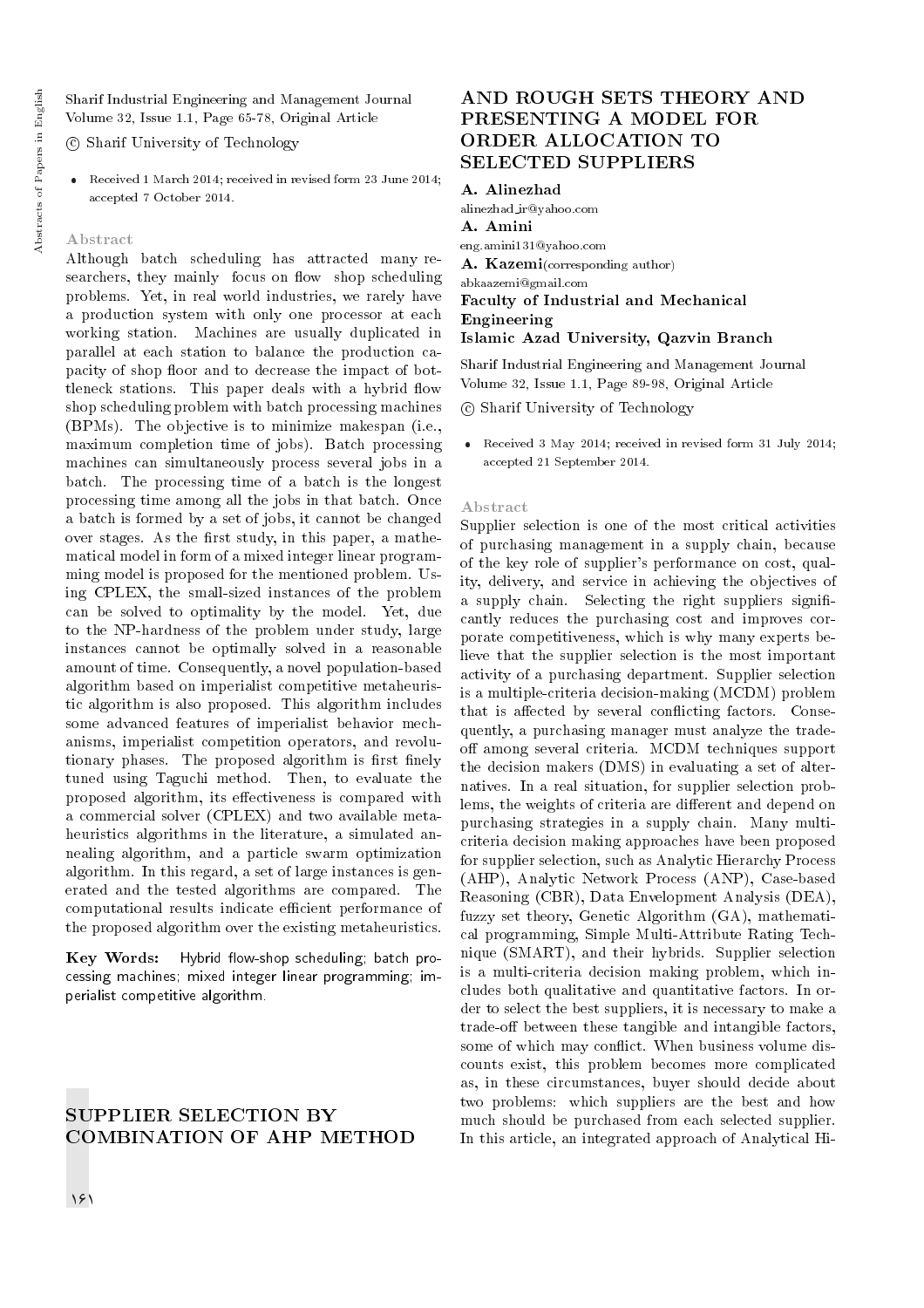In addition, the bullwhip effect can be reduced using VMI. Although many researchers were committed to solve P-D problems in the supply chain environment, they did not pay attention to integrate P-D planning with VMI.

In this paper, a multi-objective non-linear mathematical model for production-distribution planning based on vendor-managed inventory (P-D-VMI) is presented for a three-level supply chain, including multiple external suppliers, a single manufacturer, and multiple retailers. The aim of this paper is to minimize the total cost of the manufacture, total cost of the retailers, and total flow times. The inventory of the retailers is managed by the manufacturer, and the common replenishment cycle policy is established between the manufacturer and all the retailers. Then, min-max method and an improved genetic algorithm are utilized to solve the proposed model, and several problems are designed to demonstrate their validation and efficiency. Results show that decreasing the retail price elasticity leads to an increase in demand and distribution time along with a reduction in the total cost of the manufacture and retailers, which is more tangible for the retailers. Finally, results confirm the applicability of the proposed model and solution methods.

Key Words: Supply chain; production-distribution planning; Vendor managed inventory.

# PRICING AND ADVERTISING DECISIONS COORDINATION USING GAME THEORY

A. Taleizadeh(corresponding author) taleizadeh@ut.ac.ir Dept. of Industrial Engineering University of Tehran Z. Cheraghi zahedeh.cheraghi@gmail.com

Dept. of Industrial Engineering Islamic Azad University, South Tehran Branch

Sharif Industrial Engineering and Management Journal Volume 32, Issue 1.1, Page 65-78, Original Article

c Sharif University of Technology

 Received 25 February 2014; received in revised form 12 September 2014; accepted 24 September 2014.

#### Abstract

In the recent years, several researches have dealt with vertical cooperative advertising in a manufacturerretailer supply chain which is named cooperative advertising. This type of collaboration can be dened as a financial agreement between the members of the chain, under which the producer suggests to the retailer to bear either a certain part or all of advertising costs of the retailer. The researches in cooperative advertising topic are divided into two main topics. The researches belonging to the first section are focused solely on advertising. But, the second group is those who not only have focused on advertising, but also have included other decision variables, such as pricing.

Producers can decrease the advertising cost of their retailers by paying off a fraction of those costs within the framework of a vertical cooperative advertising plan. Cooperative advertising is a coordinated effort by all members in a distribution channel to increase the overall profits under increasing customer demand. In each distribution channel, the upstream member can be a producer promoting its product via the national level advertising to enhance its brand equity. On the other hand, down-stream members, who can be retailers, can increase the demands under local advertising.

So, cooperation in advertisement is an economic way to achieve marketing goals through which manufacturers can reduce the retailers' advertising costs by paying a fraction of that. In this research, pricing and advertising decisions in a supply chain, including single manufacturer and single retailer, are simultaneously studied. Using game theory, four different strategies between members are considered. Firstly, three noncooperative games with symmetric power in Nash and with asymmetric power in Stackelberg games, in which each member can be a leader and the other one is a follower, are investigated. Then, a cooperative game where each member intends to maximize his profit is studied. The concavity of each profit function is proved, and for each case, numerical example and sensitivity analysis are performed.

Key Words: Pricing, advertising, nash, stackelberg, cooperation.

# MODELING AND SCHEDULING HYBRID FLOWSHOP WITH BATCH PROCESSING MACHINES

S. Golchin

golchin.saeh@yahoo.com M. Shari m.shari@qiau.ac.ir Faculty of Engineering Industrial & mechanical Islamic Azad University-Gazvin Branch B. Naderi(corresponding author) bahman.naderi@aut.ac.ir Dept. of Industrial Engineering Kharazmi University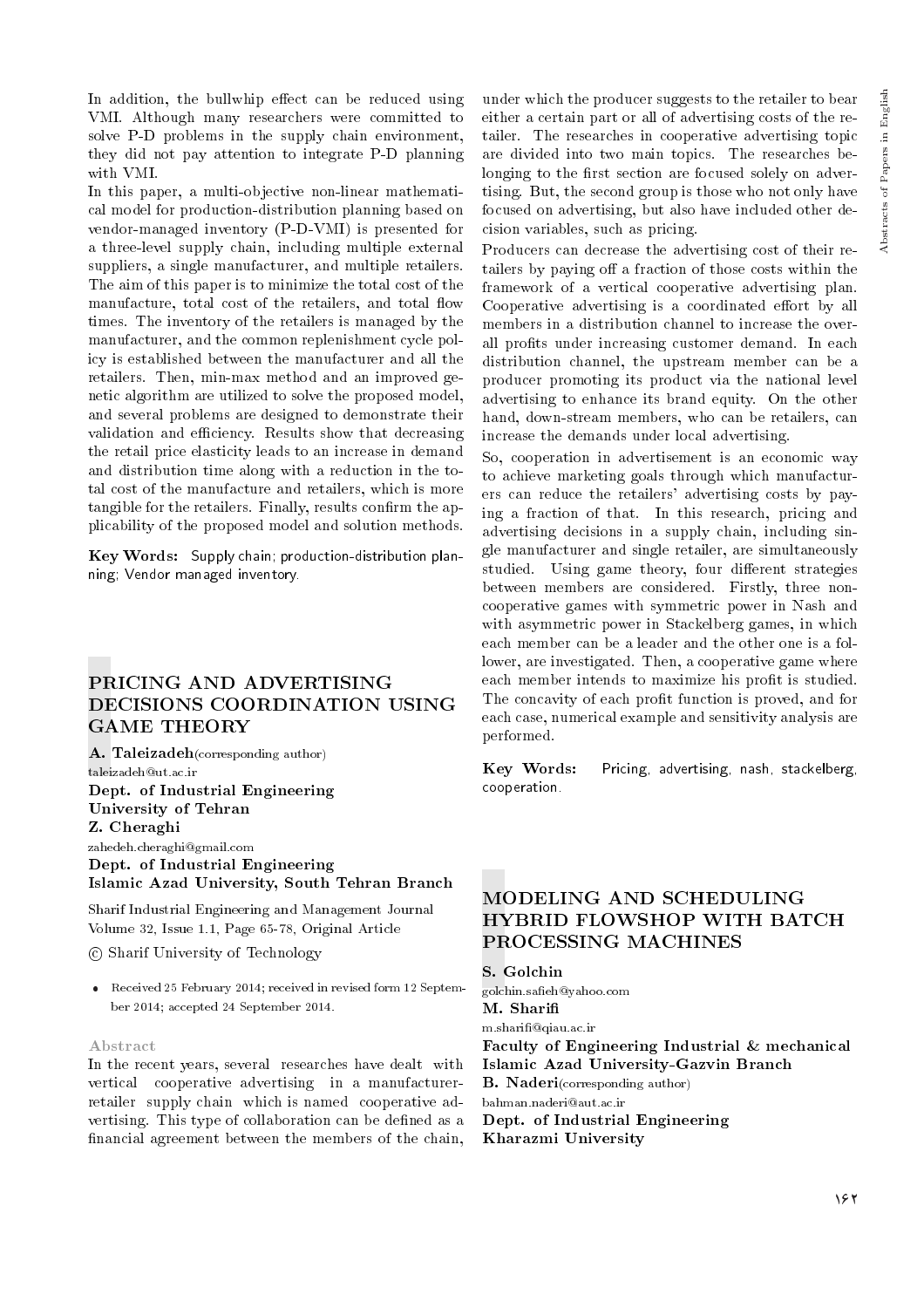# NETWORK TO IMPROVE PERSONNEL SELECTION PROCESS

# M. Moradi

m.moradi@guilan.ac.ir B. Zanjani(corresponding author) bn.zanjani@gmail.com Dept. of Industrial Management University of Guilan A. Jamali ali.jamali@guilan.ac.ir Dept. of Mechanical Engineering University of Guilan

Sharif Industrial Engineering and Management Journal Volume 32, Issue 1.1, Page 41-51, Original Article

c Sharif University of Technology

 Received 3 December 2013; received in revised form 7 September 2014; accepted 21 September 2014.

#### Abstract

Failure or success of an organization is directly related to the way in which human resource is recruited. Personnel selection is a complex system whose objective is to assess the differences among the candidates and to select the most appropriate person. Achieving this goal can be facilitated by predicting the future performance; however, cognitive limitations of the human mind make the behavior of unknown and/or very complex systems difficult to predict. Using current employee performance data to predict the future behavior of the applicants is an interesting area. Since personnel selection system is coupled with the ambiguity and uncertainty values, firstly, it is necessary to model the imprecise modes of reasoning to make rational decisions in an environment of uncertainty and imprecision. Secondly, optimal design of model parameters based on the existing data should be considered in order to minimize errors and to maximize adaptability of the model.

In this regard, the present study identifies effective input variables in predicting the output after designing the personnel selection system, whose output is job performance and its dimensions. The \Emotional Quotient  $(EQ)$ " and "individual variables" are also selected as input variables. Then, input and output data are collected from operational personnel work in Guilan Gas Company. Next, an approach that utilizes Genetic Algorithms (GAs) is applied for multi-objective design of group method data handling (GMDH)-type neural networks in order to model the job performance. In this algorithm, training error (TE) and prediction error (PE) are simultaneously minimized. However, the nature of human resource is filled up with uncertainty and inherent ambiguity, the correlation coefficient is 0.9956 and RMSEA is just 0.06 which indicate high accuracy of extracted model and the maximum adaptability to predict job performance with actual performance. It is worth

Key Words: Personnel selection; performance prediction; modeling; GMDH-type neural network; optimization; genetic algorithm.

# MULTI-OBJECTIVE PRODUCTION-DISTRIBUTION PLANNING BASED ON VENDOR MANAGED INVENTORY

A.H. Niknamfar

niknamfar@qiau.ac.ir

Young Researchers and Elite Club Qazvin Branch, Islamic Azad University Qazvin, Iran S.H. Pasandideh(corresponding author) shr pasandideh@khu.ac.ir

Dept. of Industrial Engineering Group Kharazmi University

Sharif Industrial Engineering and Management Journal Volume 32, Issue 1.1, Page 53-63, Original Article

c Sharif University of Technology

 Received 14 December 2013; received in revised form 21 December 2014; accepted 17 January 2015.

#### Abstract

Production-distribution (P-D) planning in supply chain leads to a coordination between production and distribution systems, and provides an integrated production and distribution plan in order to create a balance between the costs of production-distribution in supply chain and the level of customer satisfaction. P-D planning and optimization in the context of supply chain management have raised signicant interest for both researchers and practitioners over the past few years. However, demand variances of the retailers may generate the potential challenges for P-D problems, such as increasing supply chain inventory levels and increasing the bullwhip effect. The vendor managed inventory  $(VMI)$  can improve supply chain performance by decreasing supply chain inventory levels. It is an important business mode in supply chains where the vendor is responsible to manage the inventory held at the retailer site.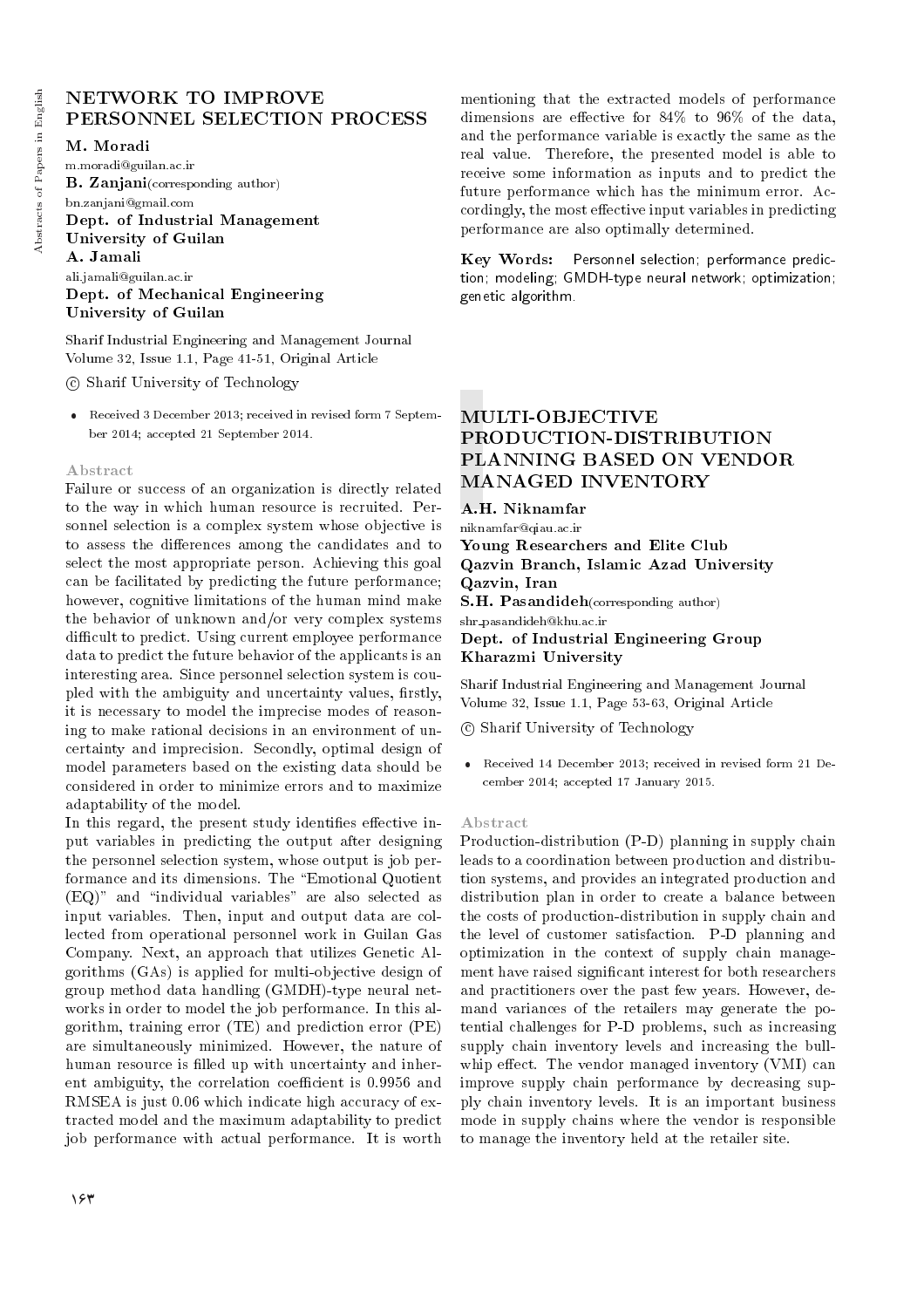and quantitative criteria in passenger port location as well as exorbitant establishment costs necessitate a reliable decision-making framework for the design of passenger port networks.

This paper presents a new approach for the design of passenger port networks based on Fuzzy TOPSIS method, set covering model, and utility covering model. Identification of major criteria in passenger port location, calculation of candidate points' utility, calculation of the number of ports needed to satisfy total demands, and selection of superior points are the main steps of the proposed approach. The proposed approach has been used for the design of passenger port network in Mazandaran province -an important coastal province in Iran- and the results are presented in this paper. In the first step of the proposed approach, 14 candidate points in the coastal cities of Mazandaran Province were rated by the use of TOPSIS model according to 18 criteria. Since the ports should cover the total demand, the set covering model was mixed with fuzzy TOPSIS model to find suitable locations that maximize utility function. Finally, each demand point was assigned to a selected port. Based on the results, Ramsar, Fereydunkenar, and Babolsar are selected as "Domestic Ports". In addition, Noushahr and Behshar sites are selected as \International Ports". The results of this research have been evaluated through conducting a sensitive analysis on coverage radius and the maximum available budget.

The proposed decision-making framework could be used in other Iranian coastal provinces to design maritime passenger networks.

Key Words: Passenger ports; facility location; fuzzy TOPSIS; set covering; utility.

# A GENETIC ALGORITHM FOR RESOURCE RENTING PROBLEM WITH DISCOUNTED CASH FLOW

M. Sepehri(corresponding author) sepehri@sharif.edu Dept. of Management and Economy Sharif University of Technology Sh. Shadrokh shadrokh@sharif.edu

# A. Asrzad asrzad@gmail.com Dept. of Industrial Engineering Sharif University of Technology

Sharif Industrial Engineering and Management Journal Volume 32, Issue 1.1, Page 31-39, Original Article

c Sharif University of Technology

 Received 11 November 2013; received in revised form 2 May 2014; accepted 18 August 2014.

# Abstract

Project scheduling is an important task in project management. The resource-constrained project scheduling problem (RCPSP) consists of activities that must be scheduled and be subject to precedence and resource constraints such that the makespan is minimized. It has become a well-known standard problem in the context of project scheduling, which has attracted numerous researchers who developed both exact and heuristic scheduling procedures. Resource-constrained project scheduling is concerned with the allocation of time intervals to the processing of activities. The execution of activities requires the use of scarce resources. Resource investment problem (RIP) is known as the problem of minimizing renewable resource costs subject to a project due date.

A resource Renting problem (RRP) is a projectscheduling problem in which the availability levels of the rented resources are considered as decision variables, and the goal is to find a schedule and resource renting such that some objective functions are optimized. In this paper, we considered a resource renting problem with a discounted cash flow, in which the goal is to maximize the net present value of the project cash flows. We considered Interest Rate in this model, and this caused the model to be more real. In recent works, RRP was a NP-hard problem, and solving this problem with exact method took a long time. In addition, it was clear that the exact methods were not able to solve medium or large instances; thus, we developed a heuristic method to solve the problem. Most of the work in project scheduling used genetic algorithm for obtaining qualied solution in a reasonable time. Also, we developed a genetic algorithm for this problem such that it produced optimum and near optimum solution for this problem.

Results show that as interest rate increases, since the cost of resource usage should reduce, scheduling of work and start times shift later. It shows that adding interest rate to the model makes the problem more real and useful for real projects.

Key Words: Resource constrained project scheduling problem; resource renting; genetic algorithm.

PREDICTING THE JOB PERFORMANCE BY USING MULTI-OBJECTIVE OPTIMIZATION AND GMDH-TYPE NEURAL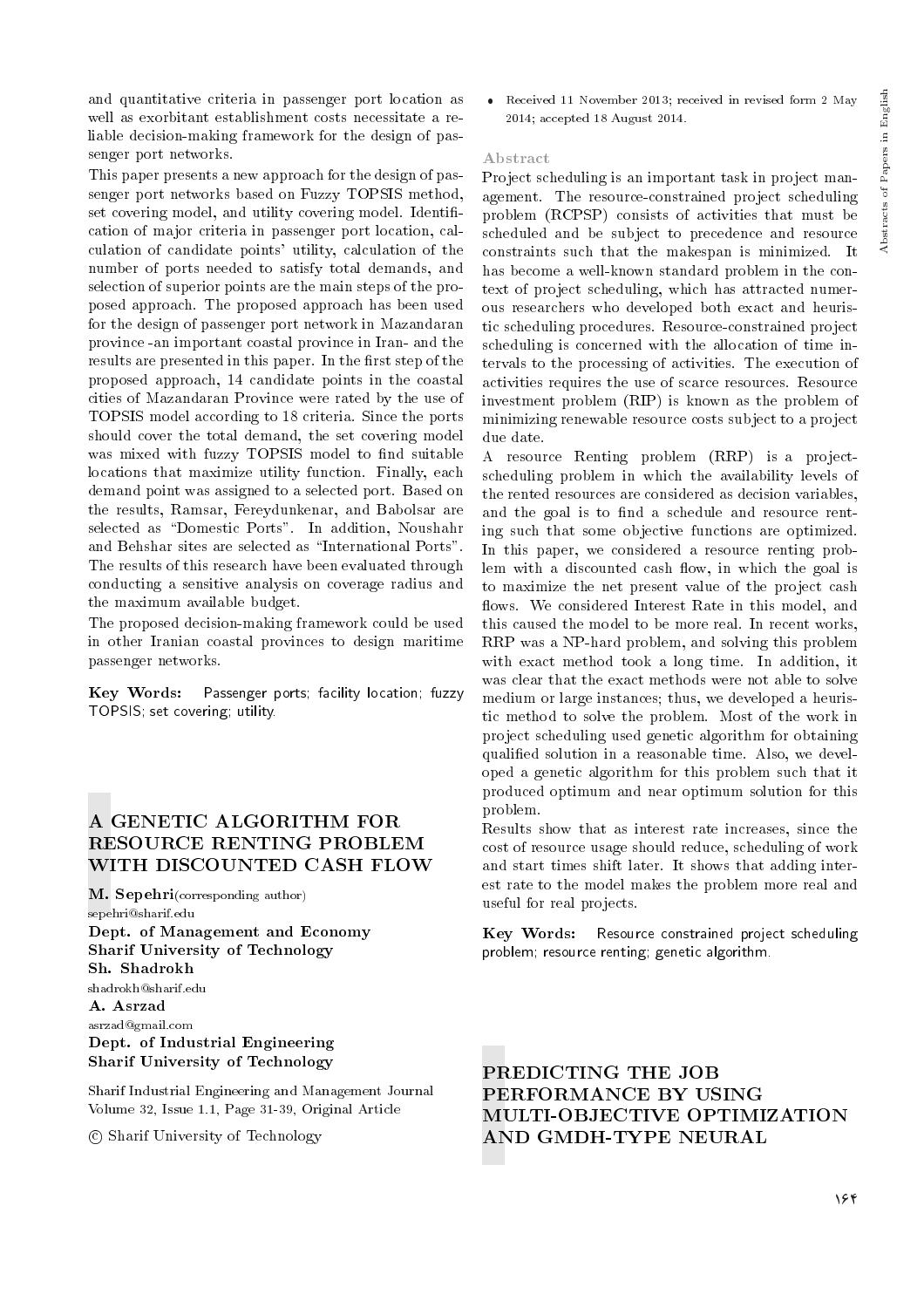was solved by the developed PSO algorithm, and to receive a better answer from PSO, we ran the algorithm 50 times.

Key Words: Newsboy problem; inventory control; singleperiod inventory; particle swarm algorithm.

# IMPROVING THE QUALITY OF BANKING SERVICES: PROVIDE AN INTEGRATED METHODOLOGY FOR THE KANO MODEL AND PERFORMANCE CONTROL MATRIX (PCM) (THE STUDY OF: SADERAT BANK)

S. Peirow

speirow@gmail.com S.H. MirFakhradini(corresponding author) mirfakhr@yazduni.ac.ir Faculty of Economics, Management and Accounting

# University of Yazd

Sharif Industrial Engineering and Management Journal Volume 32, Issue 1.1, Page 13-20, Original Article

c Sharif University of Technology

 Received 19 October 2013; received in revised form 11 October 2014; accepted 29 October 2014.

# Abstract

Nowadays, increasing the proportion of markets is the most fundamental purpose of organizations in today's complex and dynamic global economy. This purpose is not possible without attracting and increasing customers' satisfaction; in other word, if organizations demand to earn more profit, they should pay attention to customer's satisfaction. Since the quality of banking services to clients in attracting and retaining customers is undeniable, the present study sought to examine the level of service quality offered in one of the subsidiaries of Iranian Saderat Bank and the solutions for improving the quality of service at this branch. The application of this study is based on survey method and questionnaire. In order to collect the data, we used questionnaires to measure quality of service by 29 criteria in 7 dimension. In this study, the clients of Iranian Saderat Bank branch were under experiment. Due to the limited number of the clients, we used Co-hron formula, shared questionnaires with 170 persons, and calculated the result based on 0.11 variance. Techniques used in analyzing the data of this research consist of analysis model to identify gaps between expectations and perceptions of the elements of

service quality of the bank's customer. Also, we used Kano model in this study aimed to identify customers' needs, and then offered attractive solutions to improve them. Finally, we used Performance Control Matrix (PCM) Model to provide strategies for improving and providing the performance, and set priorities for action identied by the Kano model to improve them. The result of analyzing data shows that each of 29 components has gaps in the branch of study. Also, the result of Kano model analysis indicates that 9 components have taken attractive criteria into account. Finally, Performance Control Matrix model leads to the classification of 9 attributes and selection strategies for improving the quality of branch under study.

Key Words: Service quality; servqual model; kano model; performance control matrix (PCM).

# LOCATION AND ALLOCATION OF PASSENGER PORTS IN MAZANDARAN PROVINCE WITH COMBINATION OF SET COVERING METHOD AND THE FUZZY TOPSIS **METHOD**

S. Talebi

sara.talebi@ymail.com Dept. of Industrial Engineering University Eyvanakey M.R. Akbari Jokar(corresponding author) reza.akbari@sharif.edu Dept. of Industrial Engineering Sharif University of Technology H. Badri badri@aut.ac.ir Industrial Engineering and Management Amirkabir University of Thechnology

Sharif Industrial Engineering and Management Journal Volume 32, Issue 1.1, Page 21-30, Original Article

c Sharif University of Technology

 Received 30 October 2013; received in revised form 23 May 2014; accepted 1 October 2014.

#### Abstract

Iran has a huge potential in maritime passenger transport while possessing 5780 km water coast, including islands, rivers, and water basins. Development of maritime passenger transport will certainly trigger tourism industry. Ports, as the most important infrastructures in maritime passenger transportation, play a pivotal role in development of this industry. A variety of qualitative